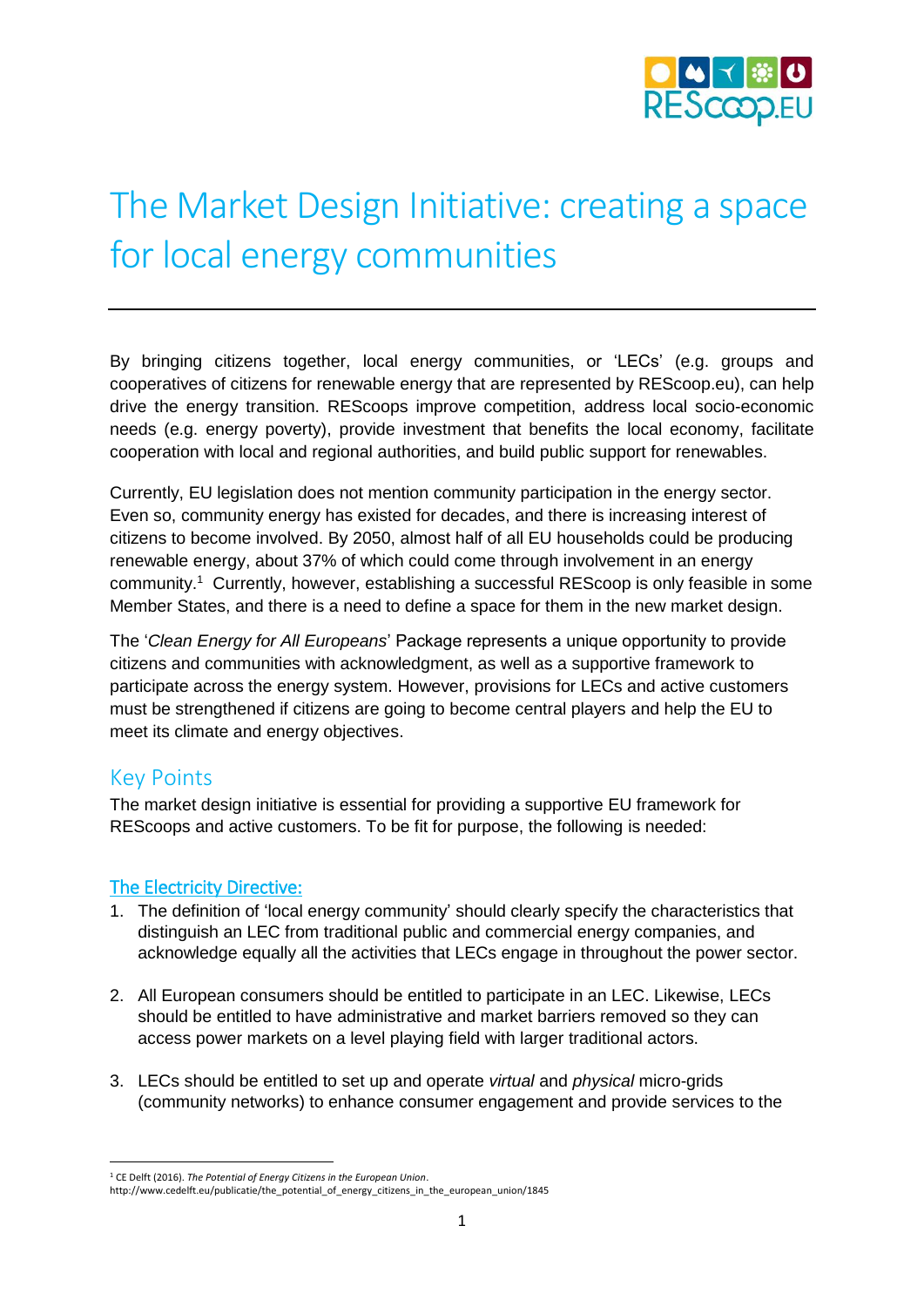

grid. For this, 'community networks' need to be defined. Community networks must also receive equal treatment with other resources to provide flexibility services to DSOs/TSOs.

- 4. The role of LECs in addressing energy poverty, particularly in national energy action plans, should be better acknowledged.
- 5. LECs and active customers should benefit from oversight from national regulatory authorities to prevent discrimination and ensure regulatory barriers are removed.
- 6. To help reveal the true value of distributed energy resources, or 'DER' (e.g. solar, storage, electric vehicles and demand response), and encourage 'smart' investments and behavior from active customers and LECs, national energy regulators should base distribution tariffs and remuneration for DER on an assessment of their benefits to the grid, society and the environment – not just their costs.
- 7. Comparison tools should provide consumers with clear and understandable information on the overall energy mix and investment policy of the supplier.

#### The Electricity Regulation:

- 1. Until subsidies and other market distortions for inflexible overcapacity are dealt with, priority access/dispatch rules for renewables should be maintained.
- 2. Balancing responsibility must be coupled with full access to balancing markets for LECs, taking into account their size, particularly of renewable energy communities, and ensure they receive a fair value for balancing and other flexibility services.
- 3. The introduction of capacity mechanisms by Member States should be tightly regulated and overseen at EU level to ensure they do not raise costs for consumers, discriminate against renewables, discourage flexible consumption, or disincentivise energy efficiency.
- 4. The development of EU network codes for distribution should be led by independent regulators, not self-interested DSOs, and should ensure adequate representation of all stakeholders, including small REScoop DSOs.

### 1 Giving local energy communities a name – definitions matter

In its '*Clean Energy for All Europeans'* Package, the European Commission proposed two new legal definitions of community energy: '**local energy community', or 'LEC'** (Electricity Directive) and '**renewable energy community', or 'REC'** (Renewable Energy Directive). This is an important first step in providing a supportive EU framework for REScoops, as it acknowledges 'who' these actors are, what activities they perform, and how they are different from traditional commercial and public market actors. However, several clarifications are necessary.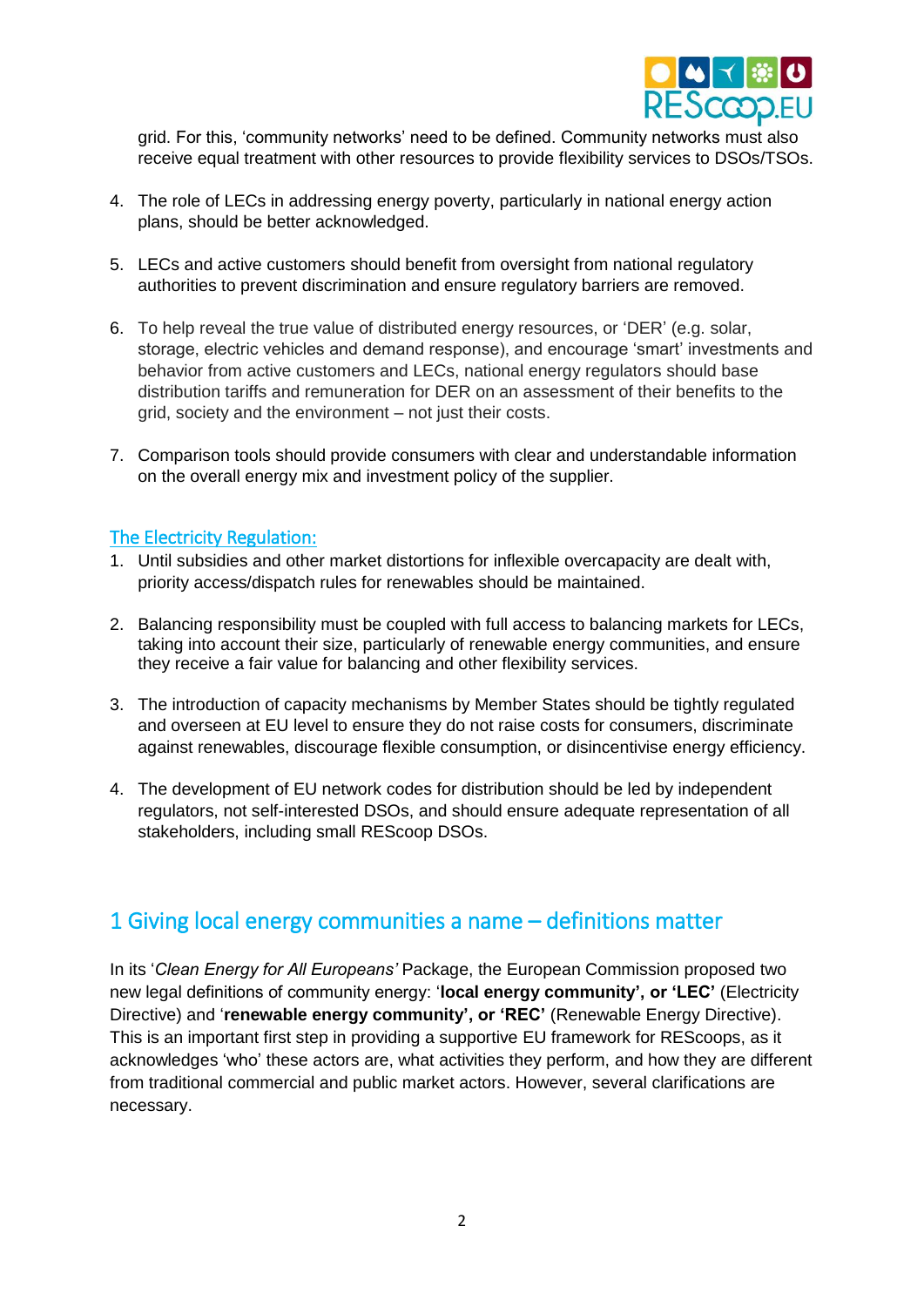

### Distinguishing local energy communities from commercial and public market actors

In its proposed definition of LECs, the European Commission included *local control and value-driven purposes* – as opposed to solely profit-driven purposes – as key features. While providing a good basis for a definition, more clarity is needed on the distinction between LECs and other traditional commercial and publicly-owned energy companies.

Specifically, the definition should more clearly articulate the following:

- Open, or non-exclusive, economic participation of all local potential shareholders, in their capacity as final consumers and non-professional investors;
- Direct democratic governance based on equal decision making rights; and
- A predominant aim of providing local social, economic, or environmental community benefits over profits for its shareholders.

While the LEC definition should be broad and flexible, it should also contain clear and distinct criteria so that the definition is not abused by larger or traditional commercial energy companies.

|                                                                         | <b>Community</b><br>initiatives of<br>citizens                    | <b>Public initiatives of</b><br>local authorities                                     | <b>Initiatives of private</b><br><b>investors</b> |
|-------------------------------------------------------------------------|-------------------------------------------------------------------|---------------------------------------------------------------------------------------|---------------------------------------------------|
| <b>Services (energy</b><br>efficiency,<br>aggregation,<br>DSO, storage) | <b>LEC</b>                                                        | Local public energy<br>company                                                        | Local private energy<br>company                   |
| <b>Production /</b><br>supply<br><b>RES</b><br>$\bullet$                | LEC/REC                                                           | <b>Public local RES</b><br>energy company                                             | <b>Private local RES</b><br>energy company        |
| <b>FF</b>                                                               | <b>LEC</b>                                                        | Public local energy<br>company                                                        | Private local energy<br>community                 |
| <b>Emphasis on</b><br>Value / profit                                    | Value over profit                                                 | Value over profit                                                                     | Profit over value                                 |
| <b>Citizen</b><br>participation                                         | <b>Direct</b>                                                     | Indirect                                                                              | <b>Customer relations</b>                         |
| <b>Nature of</b><br>members or<br><b>shareholders</b>                   | <b>Final household</b><br>and SME<br>customers, which<br>are non- | Local authority as<br>sole shareholder,<br>and/or institutional<br>investors (public- | Professional investors                            |
|                                                                         | professional<br>investors                                         | private partnerships)                                                                 |                                                   |

### **Distinguishing LECs from public and private commercial energy companies**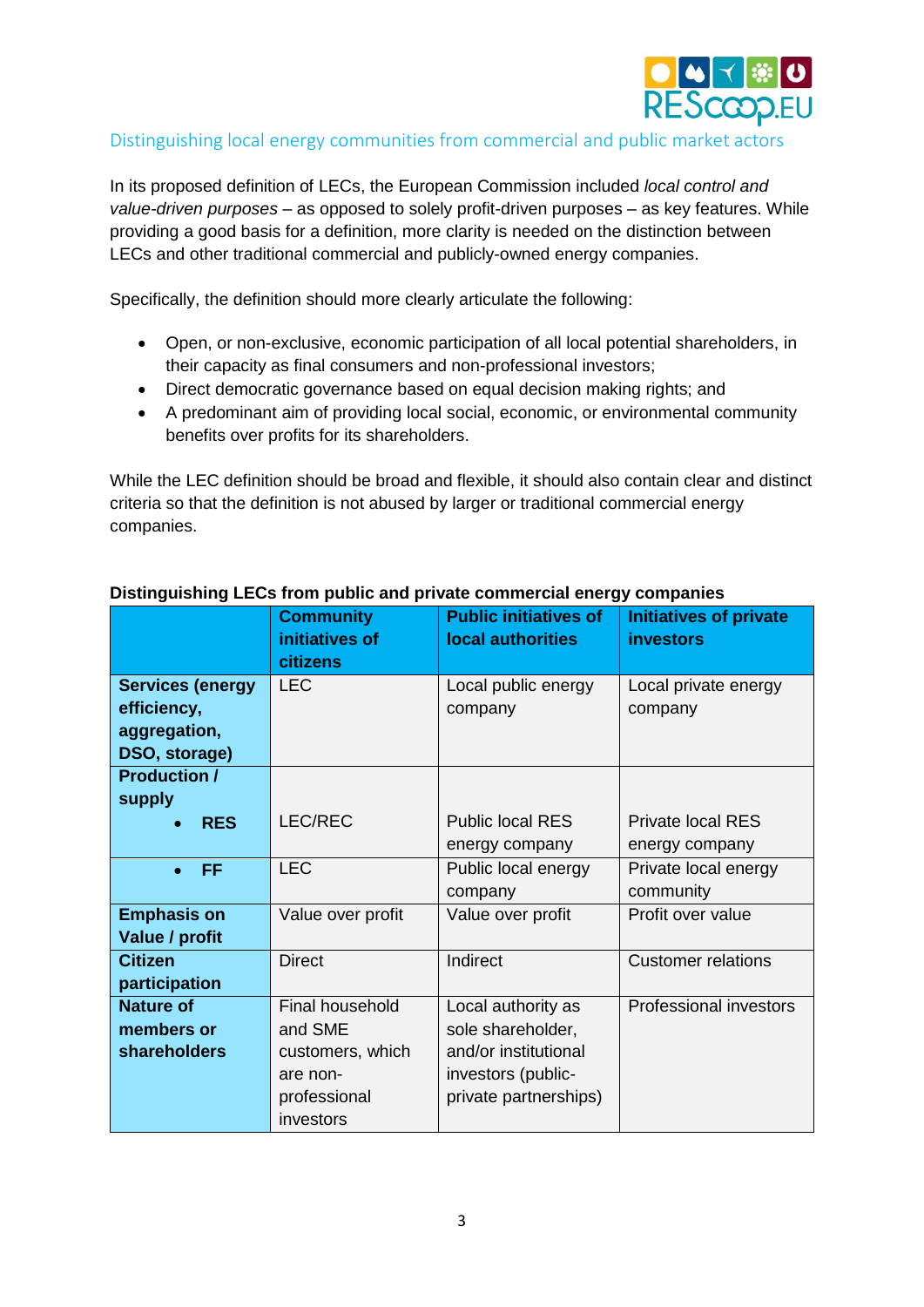

### Acknowledging each of the activities that local energy communities perform

In its definition, the Commission listed most of the existing – and potential – activities that LECs can perform. We welcome this broad acknowledgment of activities that our members already perform. However, further clarification is needed in order to:

- de-emphasize a necessary link to distribution. The current definition could be interpreted as depicting LECs as de facto distribution system operators (DSOs). While it may be possible for an LEC to be a DSO (REScoop.eu has some DSO members), the definition should not place more emphasis on this activity than any other activity.
- acknowledge that LECs also provide energy efficiency services and storage.

These clarifications are necessary, both to acknowledge that LECs are capable of performing various activities across the energy system, but also to clarify that the aim is not to create local integrated energy companies.

### Renewable energy communities as a subcategory of local energy communities

The Commission proposed a separate definition of RECs in the Renewable Energy Directive. There is a need to clarify that RECs are a subcategory of LECs. Specifically:

- RECs should be defined in the Renewable Energy Directive through a simple crossreference to the Electricity Directive; and
- the criteria for being considered an REC in Article 22 of the Renewable Energy Directive should be strengthened to be consistent with the definition of LEC provided in the Electricity Directive.

### 'Local' should be left open to provide flexibility for different activities

It would not be appropriate to specify what 'local' means in the definition of an LEC, as this will vary between different activities and different markets. For instance, a supplier or aggregator may be required to operate across the entire market, which for some Member States will be regional, for others national. For distribution activities the 'local' aspect of the activity can be defined by the geographic and technical limits of the operated or controlled infrastructure.

For operation of a community network (i.e. micro-grid), it may be appropriate to define a geographical scope in a definition of 'community network'. However, the Commission provided no such definition in its proposals, which amendments must now address.

For renewable energy production installations, it may be appropriate to provide a limiting scope; however, this should not be set too narrowly, otherwise it will serve as a barrier to citizen participation. We therefore support the flexible approach taken by the Commission in the criteria it proposed for RECs in Article 22 of the Renewable Energy Directive. This should be maintained.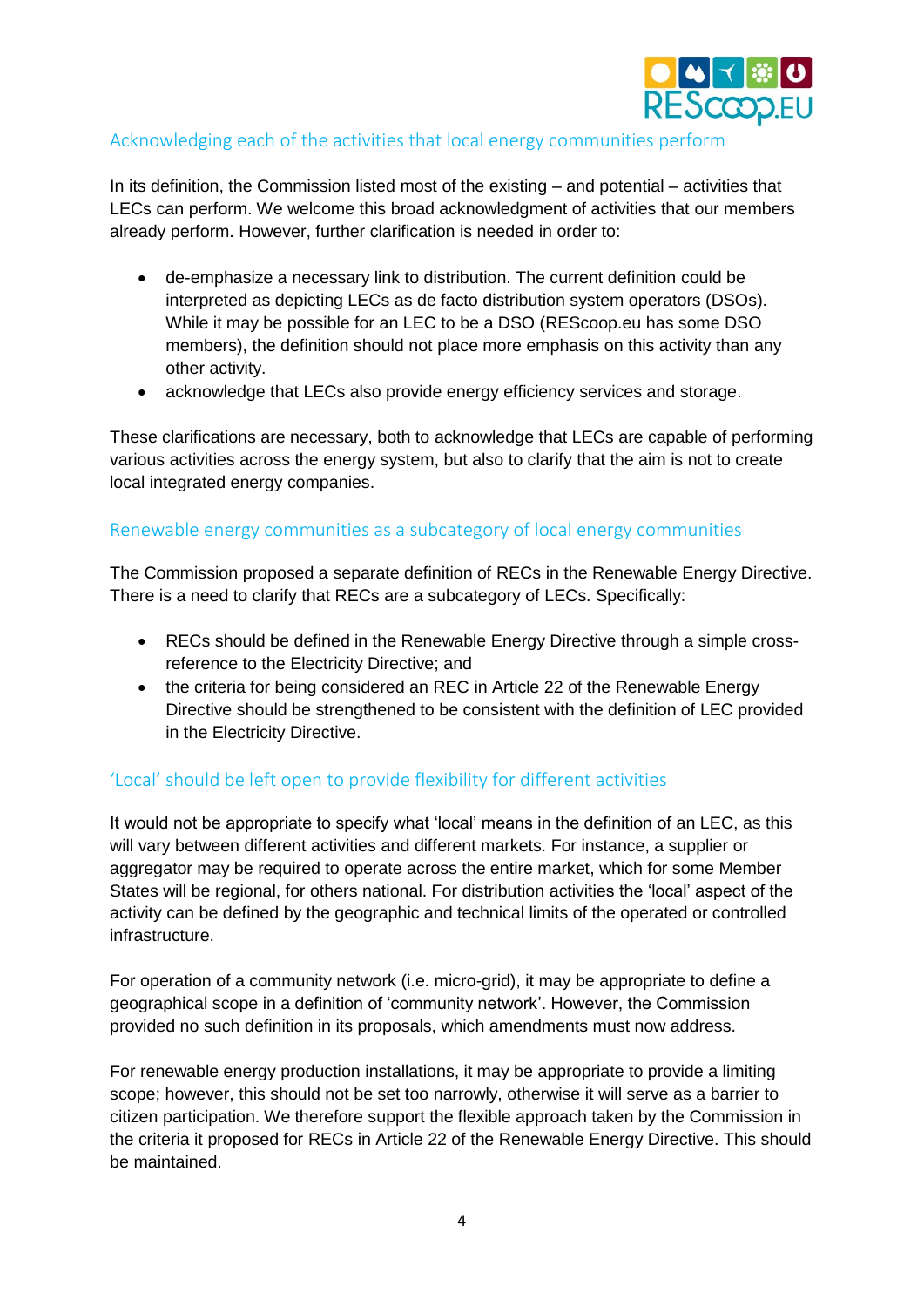

# 2 Opportunities for local energy communities in the market design

The market design will be essential to ensure the development of supportive national frameworks for LECs so that, as an SME or not-for-profit legal entity, they can participate throughout the energy system. While the Renewable Energy Directive can support REScoops, the activities they participate in go far beyond renewable energy production. Therefore, REScoops also need support rooted in the Electricity Directive to guarantee access to power markets generally, and to provide a basis for legal and policy backing for the other activities they engage in.

### Opening up market access opportunities for local energy communities

Currently, administrative barriers and market rules designed for larger traditional commercial and public market actors prevent LECs from accessing the market, particularly for wholesale and retail supply. If left unaddressed, this will also affect the ability of LECs to access balancing markets and markets for flexibility services.

The Commission proposes to guarantee market access for LECs in a non-discriminatory manner, as well as fair, proportionate and transparent procedures. We welcome this proposal, as it will provide a level playing field across all Member States for REScoops that want to become suppliers or aggregators.

Requirements for national regulation to enable DSOs to procure distributed 'flexibility' services could provide REScoops with new local market opportunities. However, the provisions need to be clarified to ensure that standardisation of flexibility products does not result in the exclusion of LECs.

Supply REScoops already assume balancing responsibilities, while balancing is factored into the price many REScoop producers receive. However, new balancing responsibilities should not discriminate against, or overly burden, new smaller REScoops from being able to develop renewables production. As such, we support the Commission's proposal to exempt small installations. However, provisions on balancing responsibility in the Electricity Regulation need to be clarified so that balancing responsibility is conditioned on the ability for LECs to fully access balancing and other flexibility services markets, either individually or through an aggregator, and receive a fair value.

### Local energy communities should benefit from regulatory oversight

The Commission proposes to oversee Member States' implementation of rules to empower LECs and self-consumption under its proposed Regulation on Governance. However, REScoops face significant regulatory and market barriers that are not well understood or acknowledged by national energy regulators, and there is a need for more information as national markets develop. Therefore, LECs should also benefit from oversight of regulatory authorities, to ensure market access and fair and equal treatment.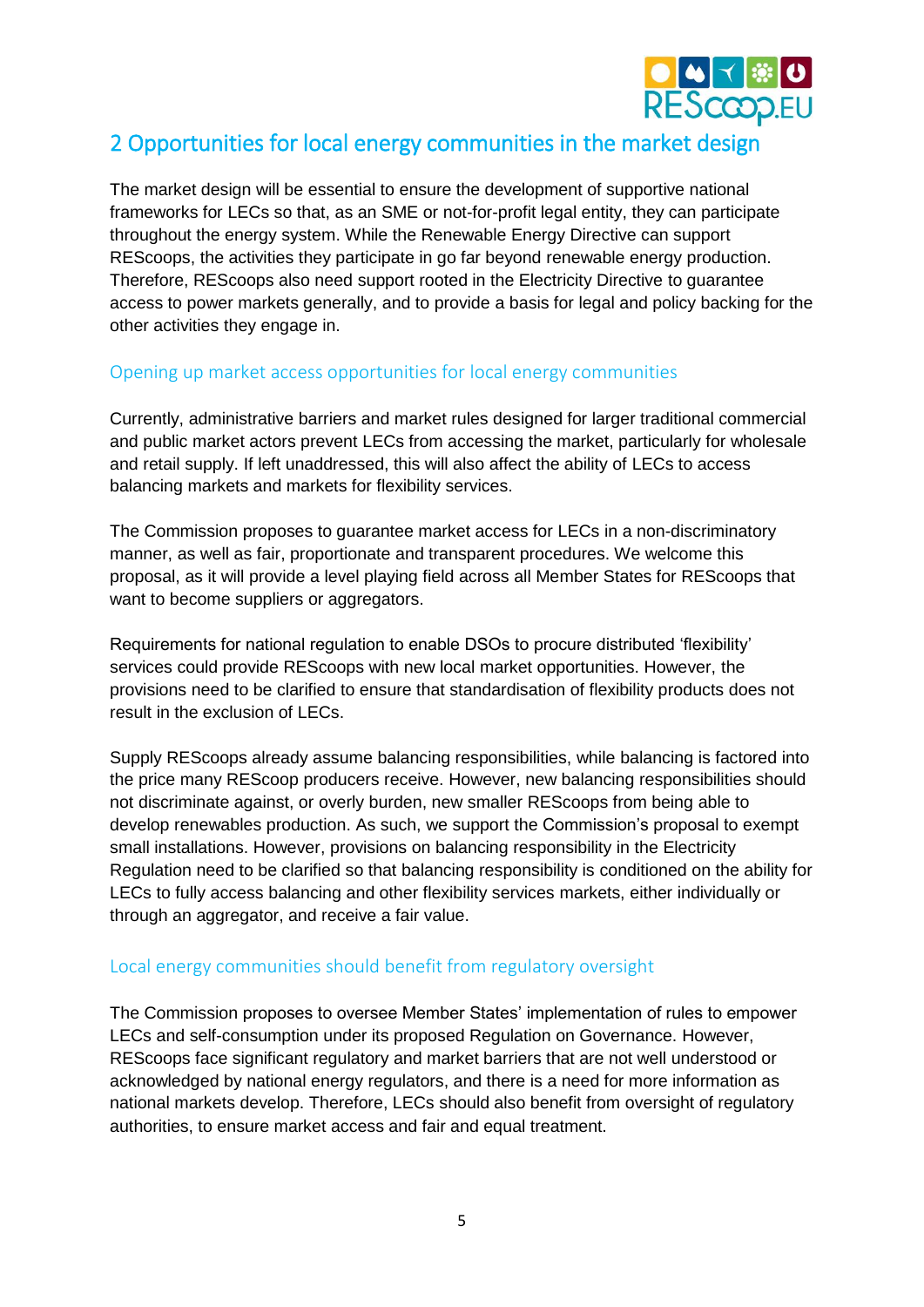

The package proposes no new duties for regulators, leaving a large gap when it comes to implementing national frameworks to create a level playing field for LECs. The Electricity Directive should be clarified to provide national energy regulators with a duty to monitor and enforce EU rules on market access and a level playing field for LECs, non- discrimination, and respect for new and existing rights of active consumers.

## 3 A market design to empower citizens and drive decentralisation

Under the old model, citizen participation is often perceived as a cost to the grid and other consumers. On the contrary, especially when coupled with incentives to engage in other distributed energy resources (DER) such as storage, energy efficiency, and demand response, renewables self-consumption, as well as electrical vehicle charging, can provide a number of grid/system, environmental and societal services, including allowing for higher penetration of renewables and efficient operation of the grid. The Commission's market design proposals do not yet reflect this opportunity.

#### Network charges and remuneration for self-consumers and energy communities

The Electricity Regulation should be clarified to require distribution tariffs and compensation to reward smart behaviour and incentivise investments from citizens and communities that benefit both themselves and the system in the long term. At the very least, distribution tariffs should be required to promote flexibility in order to optimise when renewables selfconsumers and energy communities feed into or draw out of the grid.

Furthermore, the Electricity Directive should provide national regulators with a duty to ensure that network tariffs for DER are calculated according to an objective and transparent longterm cost benefit analysis (CBA) that takes into account the wide range of benefits of DER to the energy system, society and the environment. To ensure a holistic approach towards such an analysis, the Electricity Directive must provide a definition of DER.

### Allowing all EU citizens to benefit from participation in renewables

The recitals to the Electricity Directive state that community energy can help fight energy poverty through reduced consumption and lower supply tariffs. However, no provisions in the Commission's proposals address LECs and energy poverty. This is a large gap, and a missed opportunity.

Many REScoops are established with the aim of combatting fuel poverty, in particular through the establishment of renewable energy projects combined with encouraging building renovations or energy efficiency measures. There are many successful examples of such REScoops across Member States, and a higher level of visibility for such initiatives in EU policy could result in numerous benefits for vulnerable consumers and households experiencing energy poverty. Article 28 of the Electricity Directive should be clarified to encourage Member States to reflect how LECs can contribute in this area.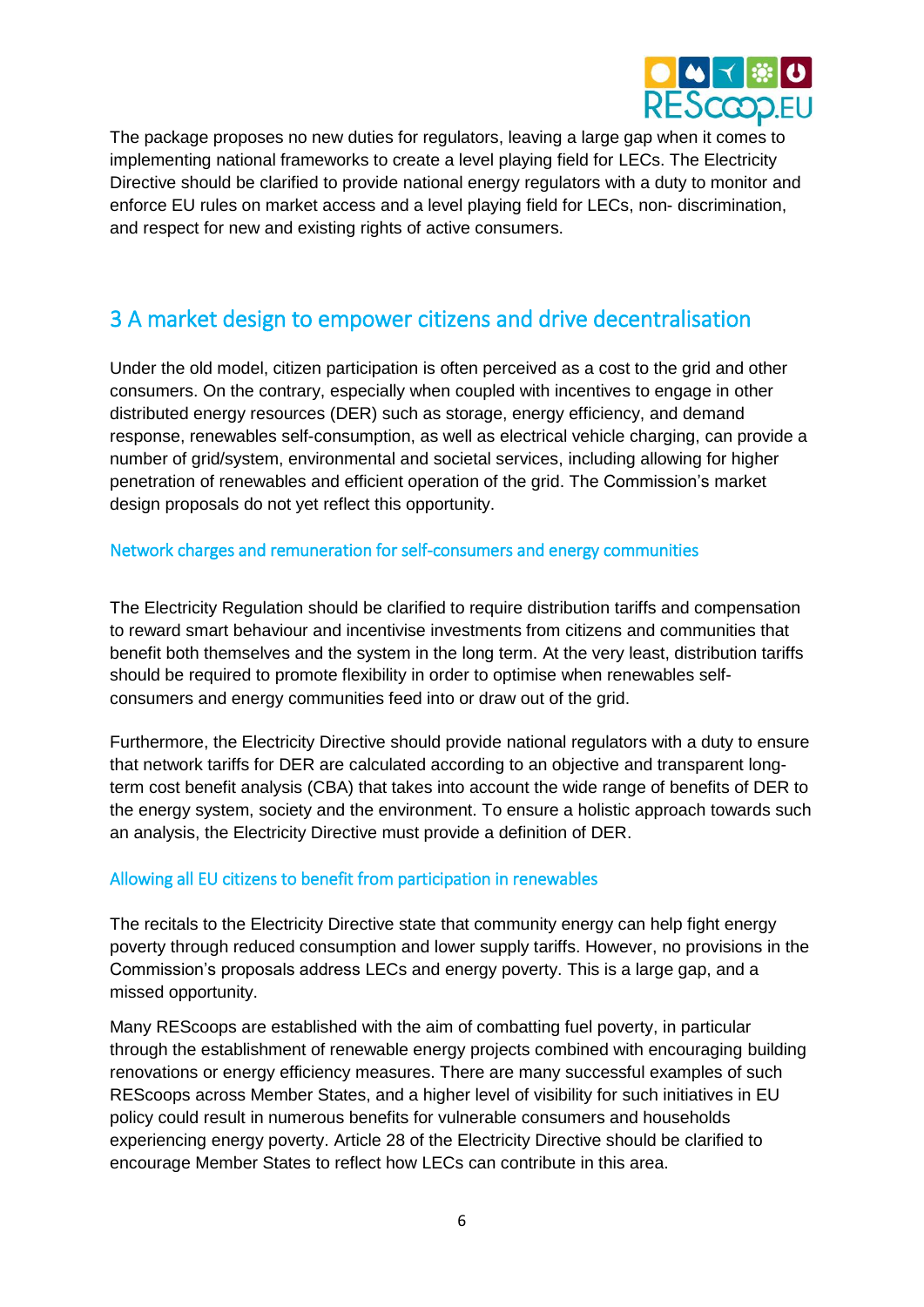

### More transparency for consumers and preventing greenwashing of offers

At the moment, REScoop suppliers rely on Guarantees of Origin (GOs) to prove to their member/customers that the electricity they are consuming is locally-produced renewable energy. The current system of GOs is not perfect – it enables a significant amount of greenwashing and needs to be improved to provide more transparency to consumers. However, none of proposed legislative amendments to the Renewable Energy Directive, either by the Commission or by the Parliament, aim to fix this problem. If anything, it is likely that GOs will come to be seen as an additional form of financial support for renewables, further weakening its original purpose as a reliable statistical tracking tool.

There is a need to develop more straightforward tools to support informed choices by consumers about whether their purchase of electricity goes towards supporting additional renewable energy production, or whether suppliers use GOs as a 'green façade'. Specifically, the comparison tool that has been proposed in the recast Electricity Directive should be clarified to include a requirement to provide clear information on the overall energy mix and investment policy of the supplier.

# 4 Addressing overcapacity and subsidies for inflexible dirty baseload

### Priority access and dispatch for renewables needs to be maintained

The Commission proposes to remove priority access and dispatch for renewables. However, until market distortions for inflexible overcapacity have been addressed, withdrawing priority access and dispatch for renewables will harm investment certainty for renewables, make investments in flexible demand response less attractive, and should be considered as a subsidy for inflexible conventional electricity production. It will also disrupt the business model of supply REScoops, which is to cover 100% of its members energy needs. This is not an issue which cannot simply be dealt with through compensation.

Rather, existing rules for priority access and dispatch of renewables should be maintained until market reforms demonstrate (through a scheduled review) a level playing field for renewables and other distributed energy resources, and curtailment/redispatch of renewables are fully driven by market prices, including negative prices.

### Preventing inflexible fossil fuels from distorting the market

The Commission has yet to fully address a major barrier preventing citizen participation in the energy market: subsidies for fossil fuels. Newly proposed EU rules on capacity mechanisms could allow fossil fuel generators to hoodwink consumers out of their money for at least another decade. With a market that is already saturated with energy production, this will lock in dirty energy and continue to distort markets, preventing signals being sent to businesses and consumers that they should pursue energy savings and become active.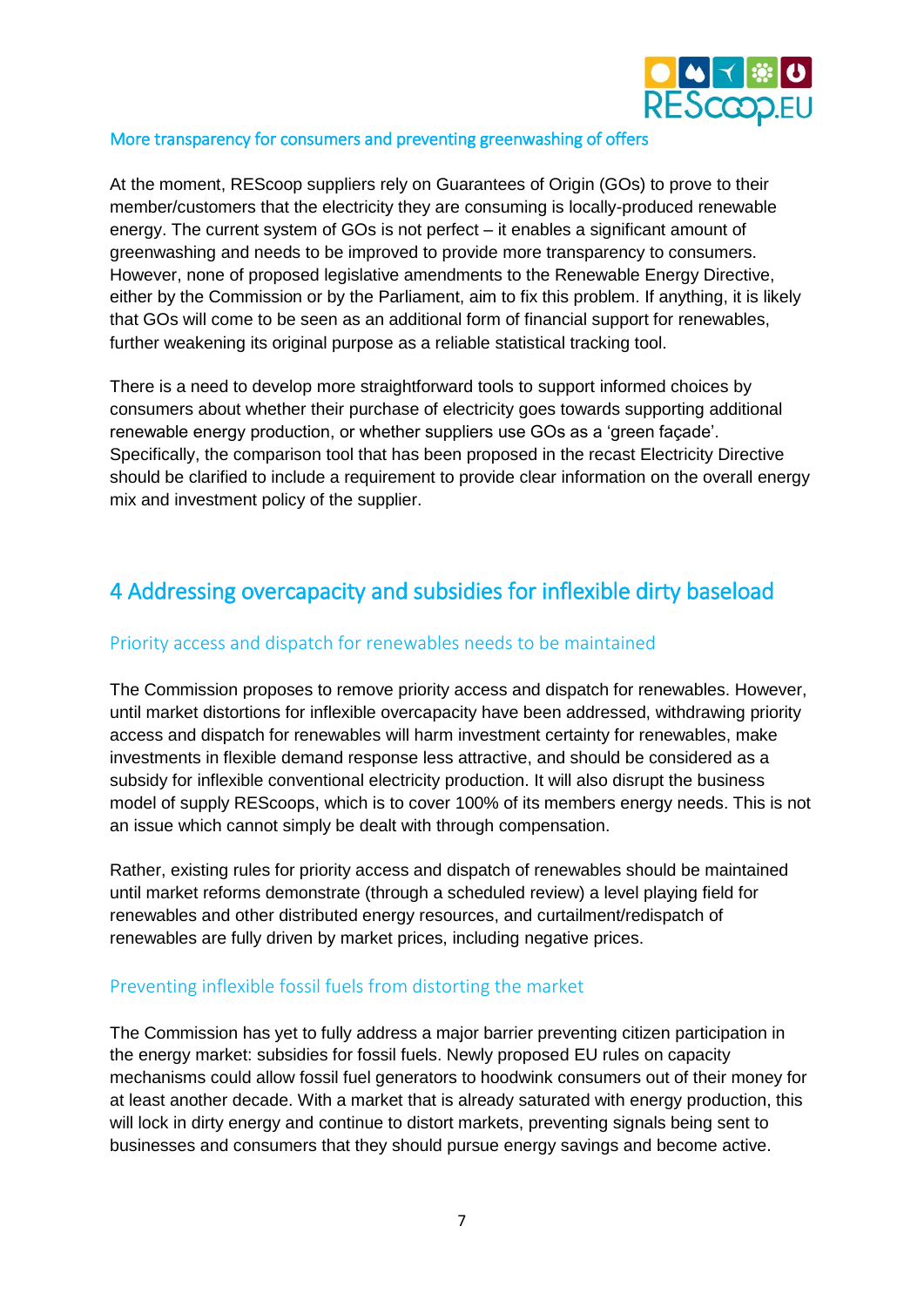

### 5 The opportunities for energy communities at the distribution level

The distribution grid is where a vast majority of the opportunities exist for REScoops. If given the opportunity, they will drive integration of higher amounts of renewables while contributing to more efficient and flexible networks operation.

### Empowering REScoops to assume more responsibility for local networks

REScoops envision an energy transition where some LECs are able to participate in entities capable of strengthening the local public grid in the long term, rather than weakening it or abandoning it entirely. By using ICT technology to aggregate different distributed energy resources provided by active customers, LECs can provide balancing, ancillary and other services to the system operators that allow them to realise cost-savings, including through avoided or deferred investments, and reduced transmission and distribution losses. In particular, LECs can set up and operate a virtual community network that acts as a virtual power plant, or a geographically confined community network that is still connected to the public distribution network but is capable of operating in an isolated mode.

In line with this vision, REScoops should be allowed to voluntarily assume more responsibility for the grid. We therefore welcome proposed rules that would enable LECs to set up and operate 'community networks' (i.e. micro-grids) and connect them to the general grid according to fair and proportionate rules and procedures. This would allow REScoops to integrate into the market, innovate locally, cooperate with DSOs to help them maintain grid safety and security, and engage active consumers in contributing to flexibility. We fully support voluntary participation by consumers in these initiatives, as the first operating principle of REScoops is voluntary and open participation.

The proposed provisions of Article 16 of the Electricity Directive need to be clarified to help stakeholders understand how these provisions would operate in practice. There is also a need to provide a definition of 'community networks' and to distinguish virtual micro-grids, whereby the LEC performs no DSO responsibilities, from physical micro-grids, where the LEC is in effect operating as a DSO, which implies more responsibility.

In general, Article 16 needs to be rearranged to clarify that community networks are not the primary activity of LECs. Currently, there is a misperception that an LEC is a de facto DSO, while in reality distribution system operation makes up a small minority of REScoop activities, and few REScoops are currently looking into the possibility of participating in both physical and virtual micro-grids.

### Allowing REScoops to participate in distribution grid planning

REScoops rely on transparency and constructive dialogue from DSOs to assess opportunities for rolling out different activities and investments. With more distributed generation and other distributed energy resources, such as community networks, seeking to connect to the grid, foresight will become ever more necessary for DSOs. Therefore, we welcome proposed requirements for DSOs to develop network development plans. However, the proposal should be clarified so that all DSOs – even small ones – have this requirement.